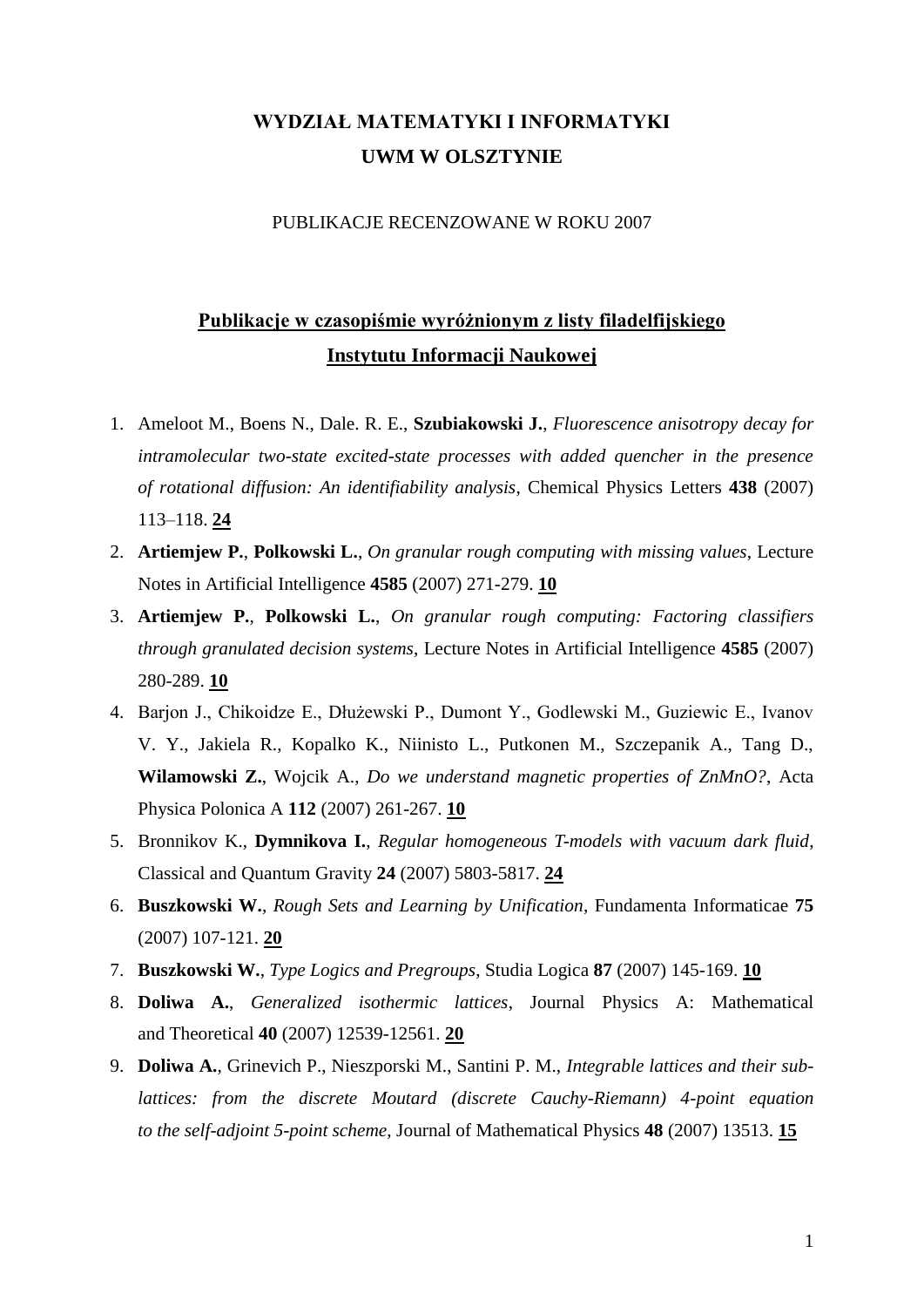- 10. **Doliwa A.**, Nieszporski M., Santini P. M., *Integrable lattices and their sublattices II. From the B-quadrilateral lattice to the self-adjoint schemes on the triangular and the honeycomb lattices*, Journal of Mathematical Physics **48** (2007) 113506. **15**
- 11. **Doliwa A.***, The B-quadrilateral lattice, its transformations and the algebro-geometric construction*, Journal of Geometry and Physics **57** (2007) 1171-1192. **15**
- 12. **Dymnikova I.**, Galaktionov E., *Vacuum dark fluid*, Physics Letters B **645** (2007) 358-364. **24**
- 13. **Dziemidowicz-Gryz B.**, *On Learnability of Restricted Classes of Categorial Grammars*, Studia Logica **85** (2007) 153-169. **10**
- 14. Garkun A. S., Kudin V. I., **Minkevich A. V.**, *Regular accelerating Universe without dark energy in Poincare gauge theory of gravity*, Classical and Quantum Gravity **24** (2007) 5835-5847. **24**
- 15. Glazov M., Jantsch W., Malissa H., **Wilamowski Z.**, *Limitation in the Tunability of the Spin Resonance of 2D Electrons in Si by an Electric Current*, Acta Physica Polonica A **112** (2007) 375-379. **10**
- 16. Gonçalves D. L., **Golasiński M.**, *Spherical space forms - homotopy types and self-equivalences for the group* ( $Z=a \circ Z=b$ )  $k \operatorname{SL}_2(F_p)$ , Canadian Mathematical Bulletin **50** (2007) 206-214. **10**
- 17. Jantsch W., Malissa H., Schäffler F., **Wilamowski Z.**, *g-factor Tuning and Manipulation of Spins by an Electric Current*, Physical Review Letters **98** (2007) 187203. **24**
- 18. Jantsch W., Ungier W., **Wilamowski Z.**, *Spin resonance absorption in a 2D electron gas*, Acta Physica Polonica A **112** (2007) 345-350. **10**
- 19. Kędra J., Rudyak Y., **Tralle A.**, *Fundamental groups of symplectically aspherical manifolds II: abelian groups*, Mathematische Zeitschrift **256** (2007) 825-835. **20**
- 20. **Kiślak-Malinowska A.**, *On the Logic of β-pregroups*, Studia Logica **87** (2007) 323-342. **10**
- 21. **Kolev M.**, Tadjer A., Velkov Zh., *Modeling and Statistical Analysis of DPPH Scavenging Activity of Phenolics*, Collection of Czechoslovak Chemical Communications **72** (2007) 1461-1471. **20**
- 22. **Minkevich A. V.**, *On gravitational repulsion effect at extreme conditions in gauge theories of gravity*, Acta Physica Polonica B **38** (2007) 61-72. **15**
- 23. **Pankov M.**, *Base subsets of polar Grassmannians*, Journal of Combinatorial Theory A **114** (2007) 1394-1406. **20**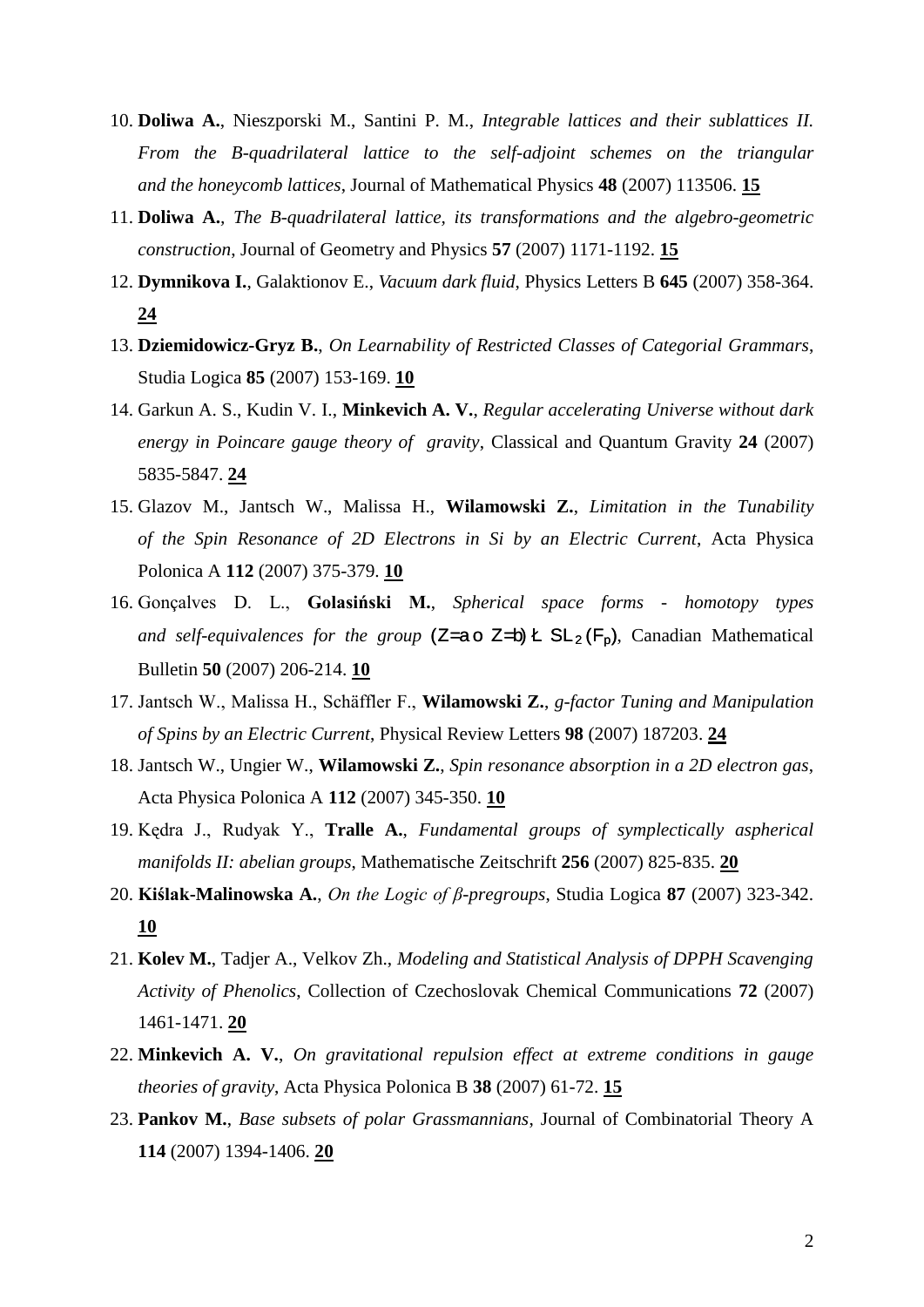- 24. **Pankov M.**, *Base subsets of symplectic Grassmannians*, Journal of Algebraic Combinatorics **26** (2007) 143-159. **20**
- 25. **Pankov M.**, *Order preserving transformation of the Hilbert Grassmannians*, Archiv der Mathematik **89** (2007) 81-86. **10**
- 26. Pawlak Z., **Polkowski L.**, *Concept approximation in mathematics and computer science*, Fundamenta Informaticae **75** (2007) 435-451. **20**
- 27. **Polkowski L.**, *Granulation of knowledge in decision systems:The approach based on rough inclusions. The method and its applications*, Lecture Notes in Artificial Intelligence **4585** (2007) 69-79. **10**
- 28. **Poszwa A.**, **Rutkowski A.**, *Static dipole magnetic susceptibilities of relativistic hydrogen atoms: A semianalytical approach*, Physical Review A **75** (2007) 033402. **24**
- 29. **Zielonka W.**, *On Reduction Systems Equivalent to the Non-associative Lambek Calculus with the Empty String*, Journal of Logic and Computation **17** (2007) 299-310. **20**

# **Publikacje w innym recenzowanym czasopiśmie zagranicznym lub czasopiśmie polskim o zasięgu co najmniej krajowym**

- 1. **Baris J.**, **Baris P.**, *On blow-up solutions for systems of semilinear heat equations with quadratic nonlinearities*, Applicable Analysis **86** (2007) 1339-1345. **2**
- 2. Bielski A., **Brym S.**, Trawiński R. S., Urbanowicz A., Wolnikowski J., *Temperature depedence of the width and Shift of the self-broadened 748.8 nm line*, The European Physical Journal: Special Topics **144** (2007) 247-249. **2**
- 3. **Borsuk M.**, *The transmission problem for quasi-linear elliptic second order equations in a conical domain*, Ukrainian Mathematical Bulletin **4** (2007) 485-524. **2**
- 4. Brzozowska R., **Grabowski S.**, Janczukowicz W., Pesta J., *Kinetics of Orthophosphate Release and Uptake in the Volatile Fatty Acid-Fed Sequencing Batch Reactor Treating Dairy Waste Water*, Polish Journal of Natural Sciences **22** (2007) 256-270. **2**
- 5. **Cudna-Salmanowicz K.**, **Jakóbowski J.**, *Extending nearaffine – planes to hyperbola structures*, Bulletin of the Polish Academy of Sciences. Mathematics **55** (2007) 71-80. **4**
- 6. Gonçalves D. L., **Golasiński M.**, Wong P., *Equivariant evaluation subgroups and Rhodes groups*, Cahiers de la Topologie et Geometrie Difféentielle Categoriques **48** (2007) 55-69. **2**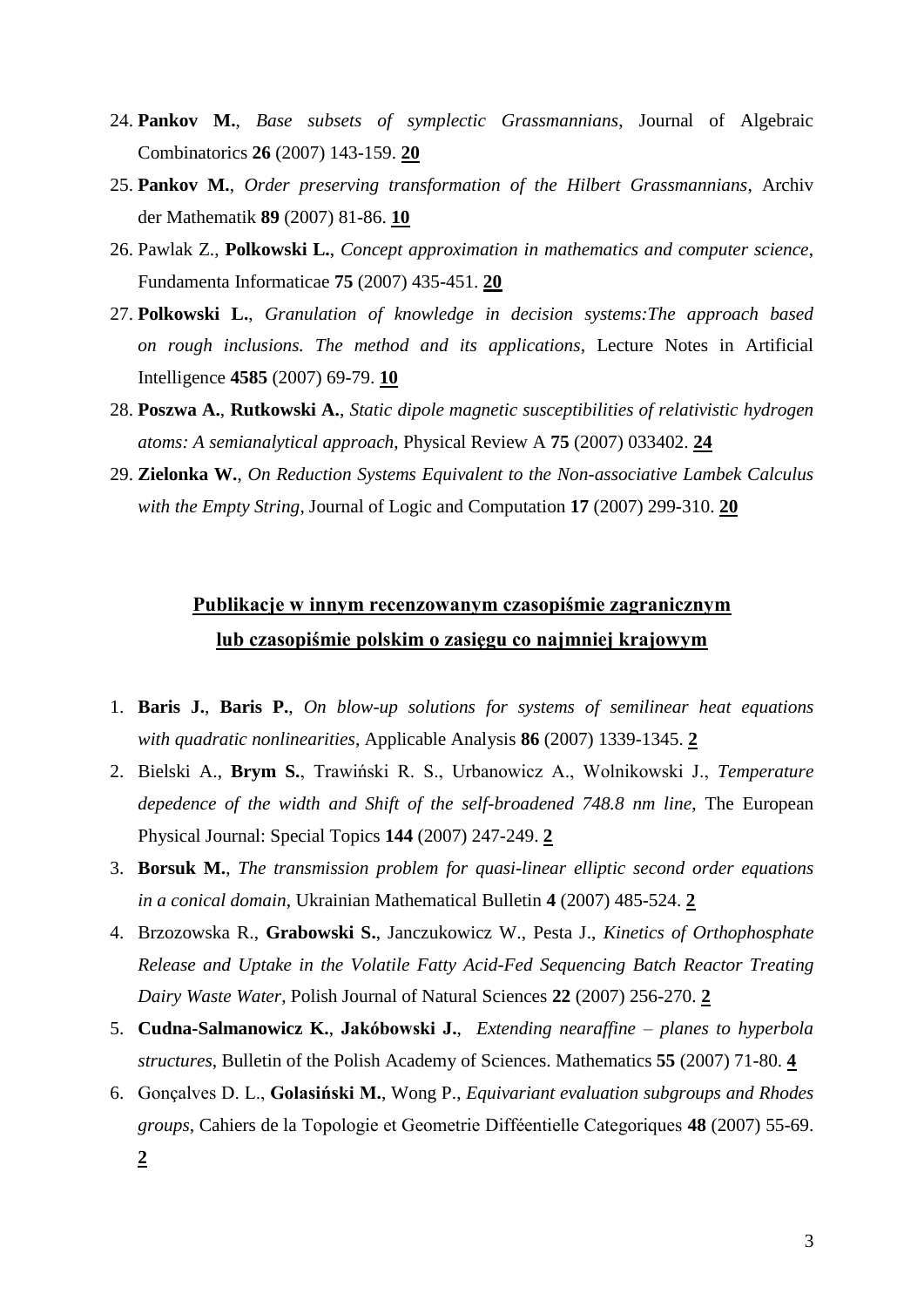- 7. Karzel H., **Kosiorek J.**, **Matraś A.**, *Properties of Auto- and Antiautomorphisms of Maximal Chain Structures and their Relations to i-Perspectivities*, Results in Mathematics **50** (2007) 81-92. **2**
- 8. **Kosiorek J.**, **Matraś A.**, *The Double Tangency Symmetries in Laguerre Planes*, Bulletin of the Polish Academy of Sciences. Mathematics **55** (2007) 123-137. **4**
- 9. Leszczyński H., **Zwierkowski P.**, *Iterative methods for generalized von Foerster equations with functional dependence*, Journal of Inequalities and Applications vol. **2007**, (2007) 12324. **2**
- 10. **Matraś A.**, *A Residual Skewaffine Plane of a Möbius or Minkowski Plane*, Demonstratio Mathematica **40** (2007). **6**
- 11. **Minkevich A. V.**, *Gravitation, cosmology and space-time torsion*, Annales de la Fondation Louis de Broglie **32** (2007) 253-265. **2**
- 12. **Niemczynowicz A.**, *Spectral space modelling of orbit systems for lattice trajectories*, Bulletin de la Societe des Sciences et des Lettres de Łódź **57**, Série: Recherches sur les Déformations **54** (2007). **2**
- 13. **Szubiakowski J.**, *Science popularization and European citizenship in Poland*, Journal of Science Communication **6** (2007). **2**
- 14. **Zwierkowski P.**, *Stability of finite difference schemes on irregular meshes for von Foerster-type 1-D equations*, Georgian Mathematical Journal **14** (2007) 793-805. **2**

### **Publikacje w recenzowanym czasopiśmie krajowym o zasięgu lokalnym**

#### BRAK

# **Autorstwo monografii lub podręcznika akademickiego w języku angielskim**

1. **Borsuk M.**, *Degenerate elliptic boundary-value problems of second order in nonsmooth domains*, Journal of Mathematical Sciences **146,** Springer (2007) 6071-6212.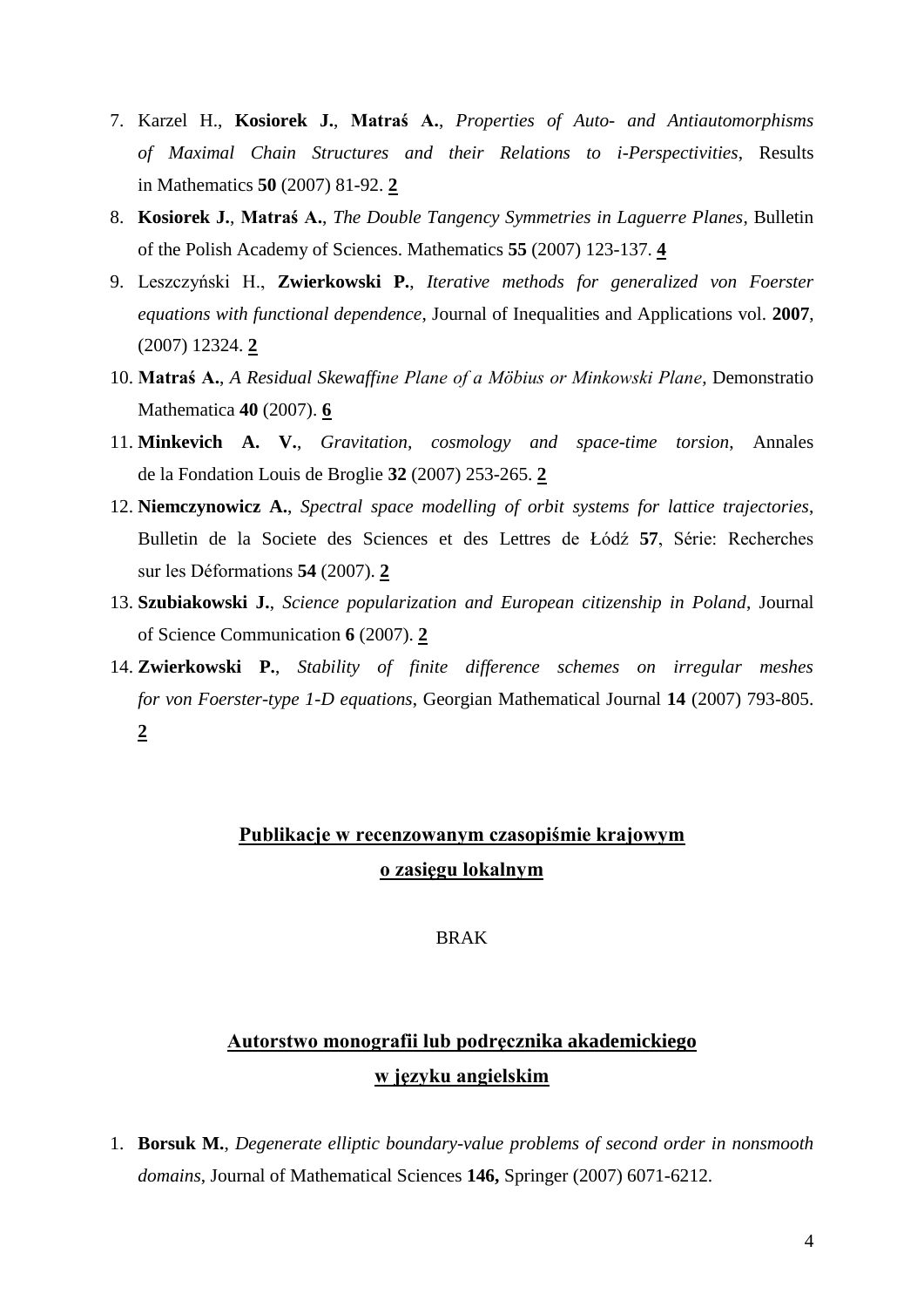2. **Matraś A.**, *Axial automorphisms of Benz planes*, Rozprawy i monografie **132**, Wyd. UWM, Olsztyn (2007).

# **Autorstwo rozdziału w monografii lub podręczniku akademickim w języku angielskim**

- 1. **Dymnikowa I.**, *Electromagnetic soliton*, in: Galaktionov E. V., Tropp E. A. (eds), Woprosy Matematicheskoj Fiziki i Prikladnoj Matematiki, St. Petersburg (2007) 47-82.
- 2. Pawlak Z., **Polkowski L.**, *Concept approximation in mathematics and computer science*, in: Orlowska E., Peters J. F., [Rozenberg](http://www.iospress.nl/html/auth_4010.php) G., Skowron A. (eds), New Frontiers in Scientific Discovery. Commemorating the Life and Work of Zdzislaw Pawlak, Amsterdam (2007).
- 3. Sala J., **Tańska H.**, *The significance of information and business process modelling in quality management*, in: Kubiak B., Korowiecki A. (eds), Information Management, Gdańsk (2007).

### **Autorstwo monografii lub podręcznika akademickiego w języku innym niż angielski**

1. Kośko M., Osińska M., **Stempińska J.**, *Ekonometria Współczesna*, Toruń (2007).

# **Autorstwo rozdziału w monografii lub podręczniku akademickim w języku innym niż angielski**

- 1. Sala J., **Tańska H.**, *Kwalifikacje społeczeństwa informacyjnego*, w: Szewczyk A. (red.), Problemy społeczeństwa informacyjnego, Szczecin (2007).
- 2. Sala J., **Tańska H.**, *Kierunki przemian społeczno-gospodarczych w Polsce na przełomie XX i XXI wieku*, w: Babis H., Wolska G. (red.), Przeobrażenia na rynku łączności i kierunki jego rozwoju, Zeszyty naukowe, Wydawnictwo Naukowe Uniwersytetu Szczecińskiego, Szczecin (2007).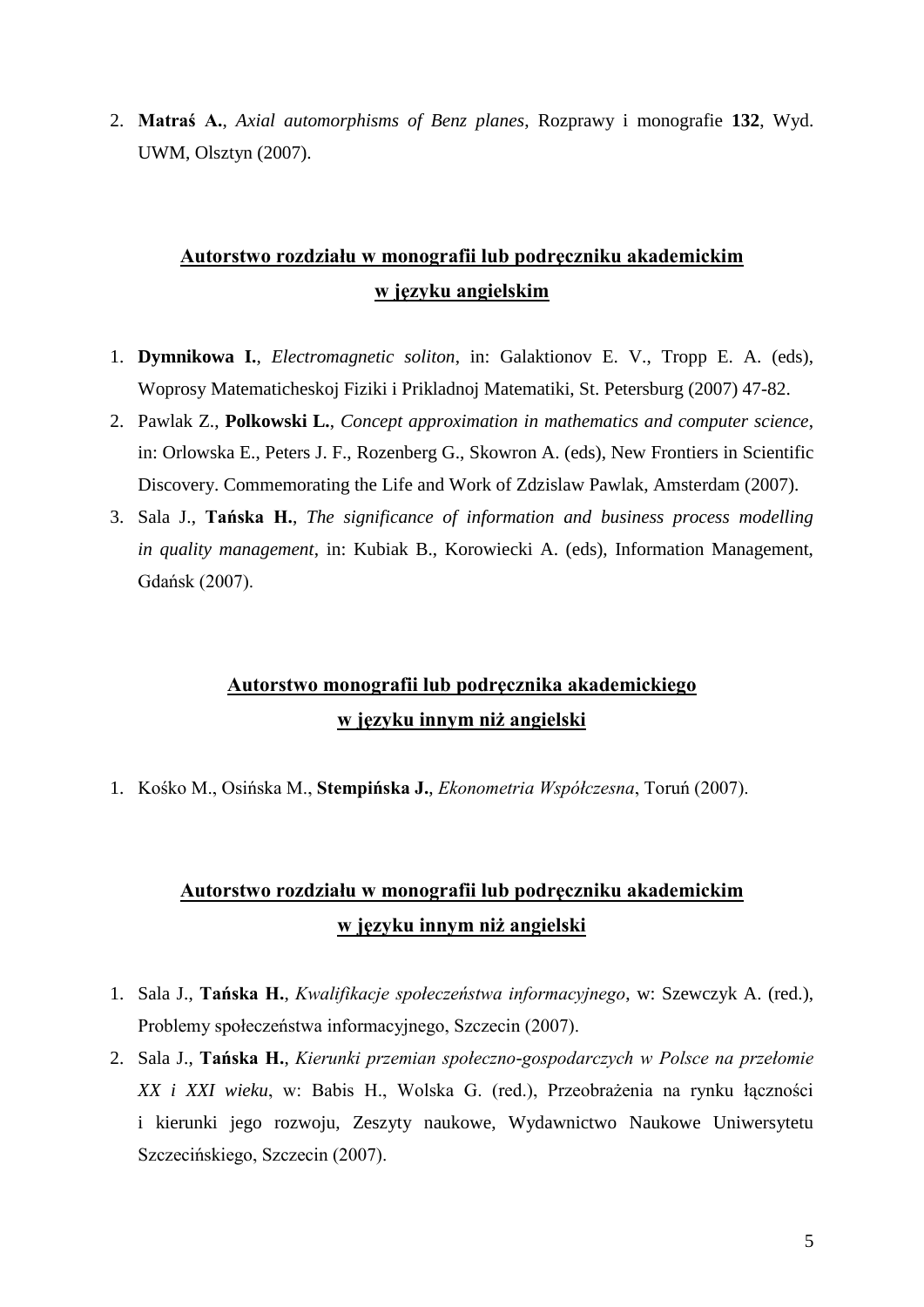3. Morozov L., Sala J., **Tańska H.**, *Analiza pracy zespołowej w społeczeństwie informacyjnym*, w: Koмпьњтерые и информационные технологии при моделировании, в управлени и экономке, Книга 1, Сборник научных трудов, Харьков (2007).

#### **Redakcja naukowa monografii lub podręcznika akademickiego**

#### BRAK

#### **Artykuły popularno-naukowe**

1. **Błaszkiewicz L. P.**, *[Emisja maserowa CH3OH w obszarach powstawania gwiazd](http://postepy.camk.edu.pl/upa2_2007a.html)*, Urania – Postępy Astronomii **2** (2007) 56-61.

#### **Doniesienia zjazdowe i konferencyjne**

- 1. **Artiemjew P.**, *Classifiers from Granulated Data Sets: Concept dependent and Layered Granulation*, in: Proceedings of International Workshop on Rough Sets in Knowledge Discovery (RSKD'07). The Workshops at ECML/PKDD'07, Warsaw (2007) 1-9.
- 2. **Artiemjew P.**, **Polkowski L.**, *Granular computing: Granular classifiers and missing values*, Proceedings of The 6th Intternational Conference on Cognitive Informatics, IEEE Press, Los Alamitos (2007) 186-194.
- 3. **Artiemjew P.**, **Polkowski L.**, *Towards granular computing: Classifiers induced from granular structures*, in: Proceedings of International Workshop on Rough Sets in Knowledge Discovery (RSKD'07). The Workshops at ECML/PKDD'07, Warsaw (2007) 43-53.
- 4. Bolmot E., Calcagnini S., Ceriani R., Dumbreveanu L., Gouthier D., Jacome G., Mahran A., Rodari P., **Szubiakowski J.**, Telnarova Z, *Scienza e Cittadinanza Europea negli*